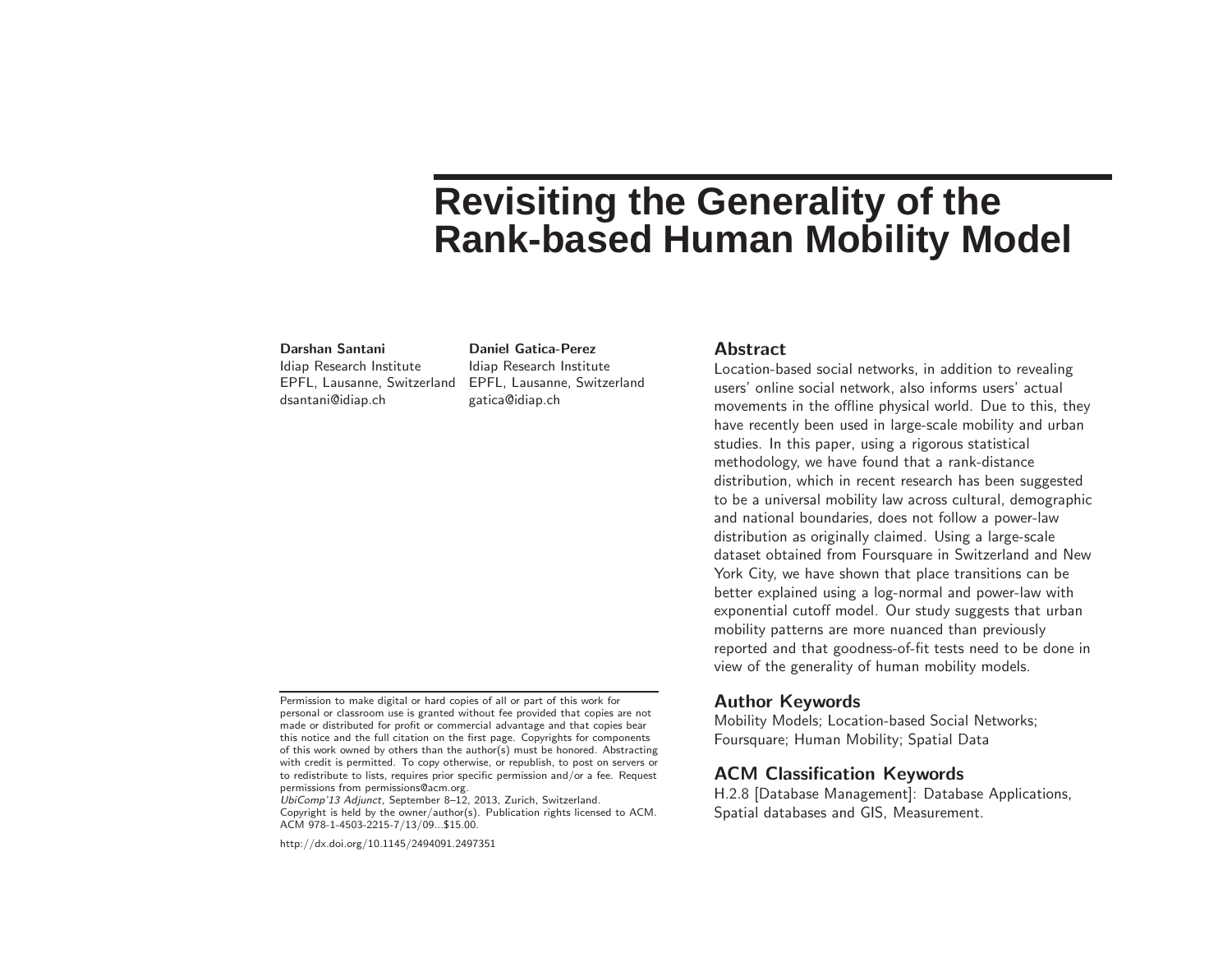## 1 Introduction

In the last 5 years, sensor-rich mobile devices and online social networks have experienced an exponential rise. Fueled by their growth, location-based social network (LBSN in short) have emerged, which combine the sensing capabilities of smartphones with the friendship structure of online networks. LBSNs have opened new paths to understand linkages between the virtual and physical worlds. In addition to revealing information about users online social network, these networks also inform about their actual movements in the physical world. The combination of network structure along with highly granular mobility information provide unprecedented amount of user behavioral data to study and model human mobility patterns at <sup>a</sup> scale which was not feasible before.

In <sup>a</sup> typical LBSN, users voluntarily announce their arrival to <sup>a</sup> <sup>g</sup>iven place (a process known as check-in) and share information about their visits to places with everyone in their friendship circle. LBSNs are manual check-in systems [\[6\]](#page-8-0), wherein users, based on their personal preferences and various social/monetary incentives, have complete control over when, where and to whom they would like to disclose their place visitations.

<span id="page-1-0"></span>In the research community, all empirical analyses on LBSNs so far have been based on <sup>a</sup> sample of global movements of people in space and time due to the inherent nature of data collection [\[8](#page-8-1), [2](#page-8-2), [6\]](#page-8-0). Due to restrictive programming interfaces, primarily due to privacy concerns, it is not possible to publicly collect user-level mobility data for all users of a location-based service. For instance, Foursquare, the world's leading LBSN, does not allow to collect user-level check-in data. Typically, <sup>a</sup> sample of Foursquare public check-ins are instead collected via Twitter's streaming API for all those

users who post their check-in updates on their Twitter account as well [\[9,](#page-8-3) [2\]](#page-8-2). As <sup>a</sup> result, data obtained from services like Foursquare, represent only <sup>a</sup> fraction of human movement patterns. In this paper, we assume that mobility patterns captured via LBSNs are <sup>a</sup> representative sample of global movements and thus useful to study human urban mobility.

Studying human mobility has been an area of active research in recent times  $\begin{bmatrix} 1, 5, 12 \end{bmatrix}$  $\begin{bmatrix} 1, 5, 12 \end{bmatrix}$  $\begin{bmatrix} 1, 5, 12 \end{bmatrix}$ . There is a substantial body of work  $-$  qualitative and quantitative  $-$  in the literature which have looked into how people move around in the physical world and the inherent motivation and costs associated with mobility [\[10](#page-8-7), [13\]](#page-8-8). Analyzing mobility patterns – especially in urban areas – is crucial from <sup>a</sup> societal point of view as it has implications to transport planning, urban studies and management, epidemic spread and emergency response. As <sup>a</sup> result, <sup>a</sup> lot of effort in the research community has gone into finding laws and models to characterize the heterogeneity of human movements across different urban regions. In this paper we take a critical look into one such model for human mobility.

A recent study has identified universal urban human mobility patterns using data obtained from Foursquare [\[8\]](#page-8-1). This study has proposed that the probability of visiting a place, when measured as <sup>a</sup> function of rank-distance (i.e., the number of intermediate places between source and destination, as opposed to mere physical distance between them), exhibit consistency which cuts across cultural and national boundaries. In this paper, we statistically examine whether this particular rank-based model holds true on an independently collected data. To undertake this analysis, we have collected and analyzed Foursquare dataset consisting of more than 660,000 check-ins from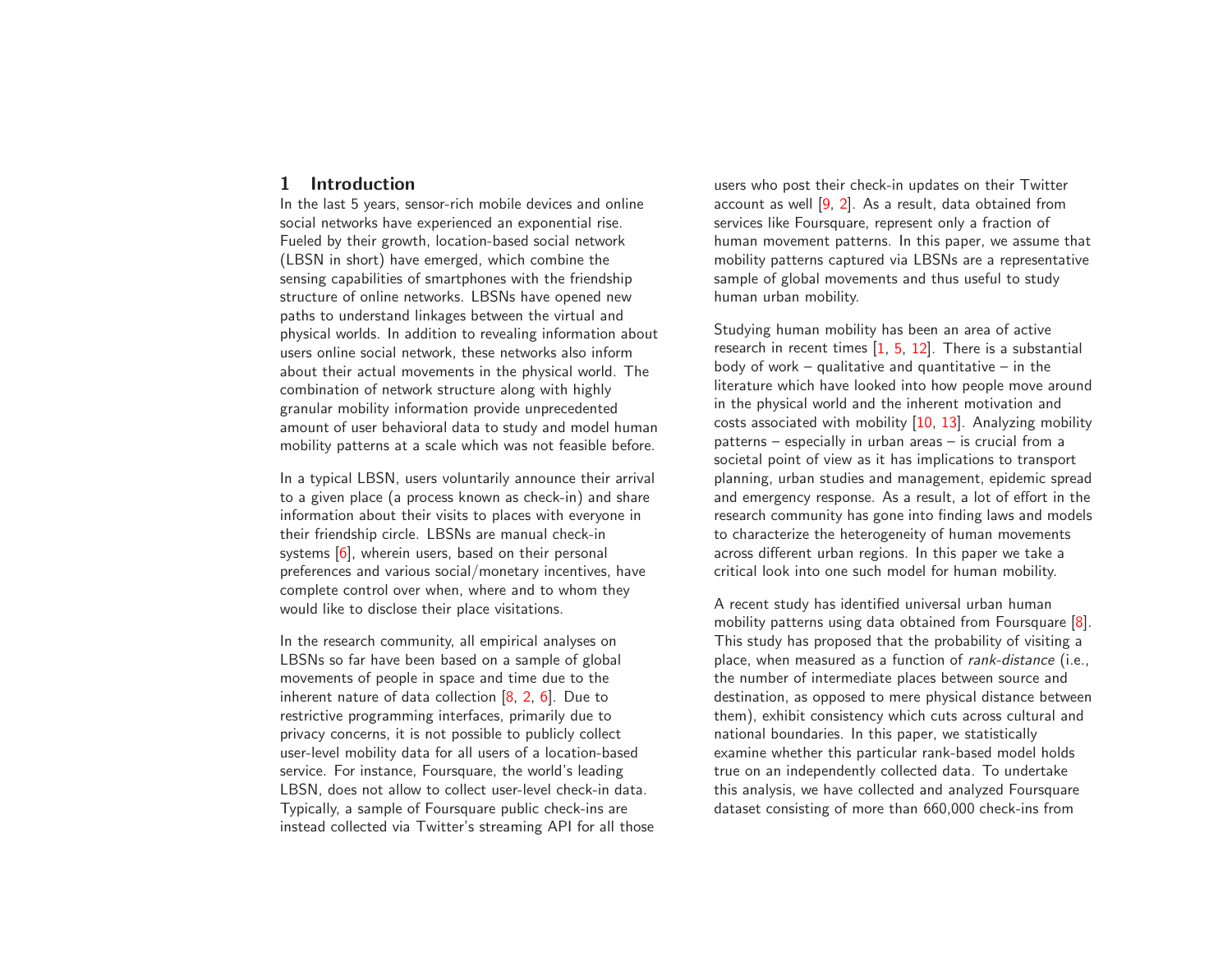within Switzerland and New York City. In summary, we address the following research questions:

- 1. Does the rank-distance follow <sup>a</sup> power-law like distribution, as suggested in earlier research?
- 2. If it does not follow <sup>a</sup> power-law like distribution, which other heavy-tailed distributions can better describe human transitions between places?

To answer these questions, we base our statistical analysis following the seminal work by Clauset et al. [\[3\]](#page-8-9). Their paper provides <sup>a</sup> statistical framework to estimate power law fit for empirical distributions, compute the goodness-of-fit tests for a power-law like behavior, and statistically compare and evaluate alternative heavy-tailed distributions in favor of (or against) a power-law distribution.

# 2 Existing Models of Human Mobility

Modeling and analyzing human movement patterns have been an area of research and debate in the scientific community. Various models of human mobility have been proposed in the literature, ranging from distance-based models to gravity-based models to rank-based models. In recent times, due to the availability of large-scale datasets obtained from mobile sensing and online social networks, it has become possible to validate these models at <sup>a</sup> scale and a spatial resolution which was not feasible earlier. In this section we highlight two well-known models which have been proposed to capture the heterogeneities of human mobility.

#### 2.1 Distance-based Model

The first model states that the probability of moving between places decreases as the geographical distance between the locations increases. In other words, the probability of traveling from source  $(s)$  to destination $(d)$ ,  $P[s \rightarrow d]$ , decreases as a power of distance between them,  $r(s, d)$ . Mathematically it is given by:

$$
P[s \to d] \propto r(s, d)^{-\alpha}
$$

In recent times, one of the influential works to empirically validate this model has been reported in [\[5\]](#page-8-5). Using large-scale cellular data records (CDR) obtained from mobile operators, the authors propose that human displacements are well approximated by <sup>a</sup> truncated power law distribution (a.k.a. power law with exponential cutoff, defined in Section [4.3\)](#page-6-0) with scaling exponent  $(\alpha)$  equal to 1.75  $(\pm 0.15)$ .

## 2.2 Rank-based Model

<sup>A</sup> second model, recently proposed by [\[8\]](#page-8-1) states that absolute physical distance is not the decisive factor in modeling human displacements. Instead, they suggested a rank-based model inspired by Stouffer's theory of intervening opportunities  $[13]$ , which says that the probability of traveling from source to destination is directly proportional to the number of opportunities closer to source than destination. Mobility thus is driven by a spatial distribution of opportunities, as opposed to mere physical distances. This model further proposes that transition probability varies inversely as <sup>a</sup> power of rank [\[8\]](#page-8-1). Formally, the rank of <sup>a</sup> transition is defined as the number of intermediate places which between source and destination. As per the rank-based model, for a scaling exponent  $\alpha$ , the transition probability from source (s) to destination (d),  $P[s \rightarrow d]$  is described as:

<span id="page-2-0"></span>
$$
P[s \to d] \propto rank_s(d)^{-\alpha}
$$

where  $rank<sub>s</sub>(d)$  is defined as the total number of places geographically closer to source than the destination.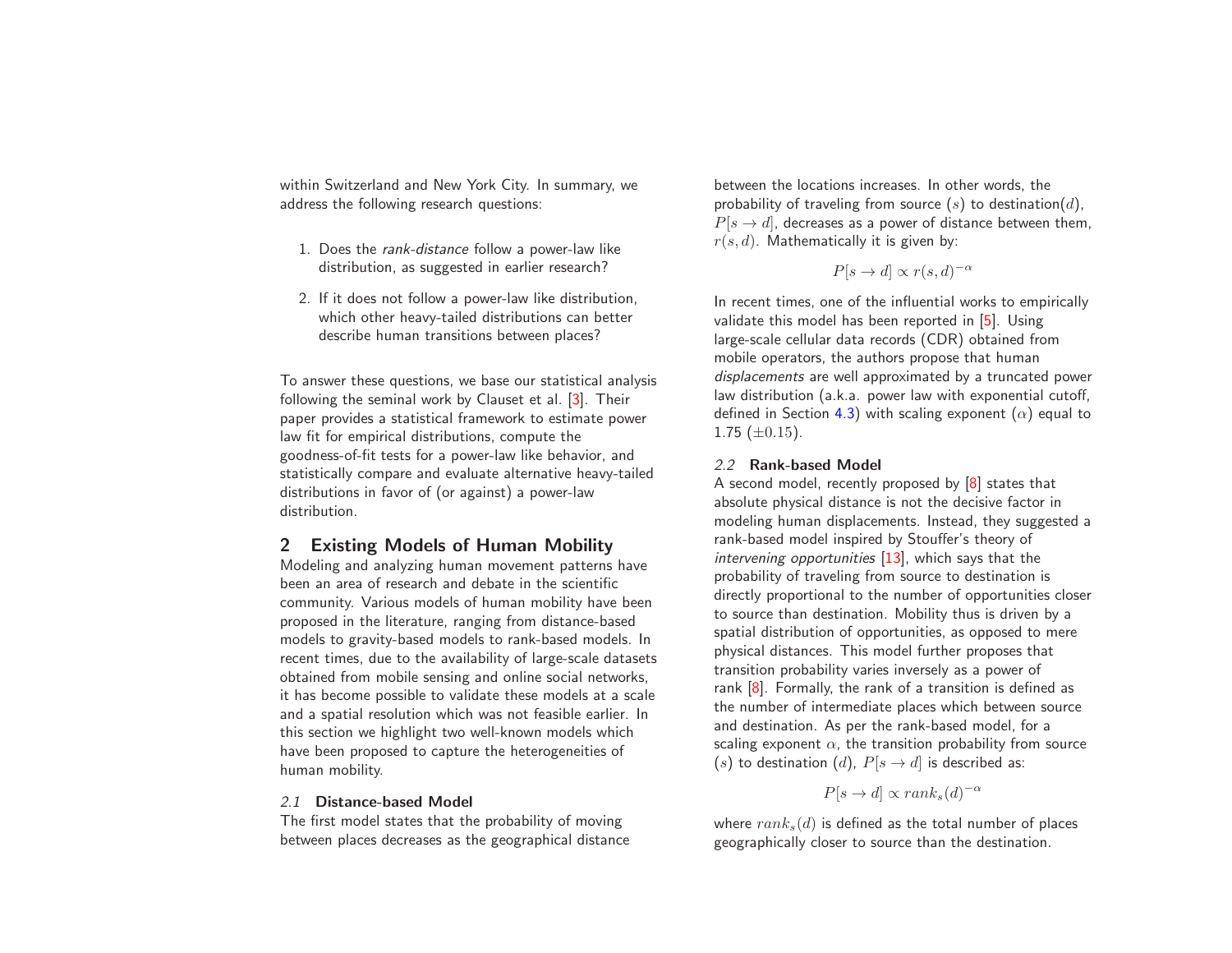Transitions with <sup>a</sup> place rank of 1 implies that user has checked in to the same place again, i.e.,  $rank_s(s) = 1$  for all places. $<sup>1</sup>$  $<sup>1</sup>$  $<sup>1</sup>$ </sup>

As stated in the Introduction (Section [1\)](#page-1-0), Noulas et al. [\[8\]](#page-8-1) have reported that the distance-based model for human mobility does not exhibit universal properties, but instead human transitions are better explained using a rank-based model. In other words, their paper has suggested that rank-distance distribution follows a universal power-law model.

# 3 Dataset

In this paper, we present our analysis based on check-in dataset from Foursquare. Foursquare currently reports having over 3 billion check-ins from over 30 million users worldwide [\[4\]](#page-8-10). To respect users' privacy, Foursquare does not provide any direct mechanism to gather user-level check-in data. A common practice, therefore, is to collect check-ins via Twitter streaming API for all those users who post their check-in updates on their Twitter account as well. We have used this workaround to gather our dataset. Our current analysis is based on two different datasets, which are described below:

1. Swiss Check-in Dataset: We collected check-in data within Switzerland (CHE) using the data collection methods described above. The dataset spans more than 62,000 check-ins from 15,845 users over a period of 6 months between December 2011 and June 2012. In addition, we have also analyzed the movement trajectories from within the Zurich (ZRH) canton, which includes the largest Swiss city

<span id="page-3-1"></span>(Zurich) and its vicinity. Within Switzerland, ZRH canton has the largest Foursquare contribution amongst all 26 cantons, comprising of more than 30% of national check-ins.

2. NYC Check-in Dataset: The second dataset is obtained directly from Cheng et al.[\[2\]](#page-8-2), which spans 22 million check-ins from 220,000 users across the globe. In this paper, we restrict our analysis to check-ins from New York City (NYC) only. The NYC dataset consists of over 600,000 check-ins over 318 days starting in March 2010.

Table [1](#page-3-1) lists the basic statistics of datasets summarized above. Based on these statistics, it is easy to compare the relative popularity of Foursquare in New York City with Switzerland.

|                                   | 7RH    | <b>CHF</b> | NYC.    |
|-----------------------------------|--------|------------|---------|
| Number of Users                   | 2,003  | 4,968      | 19,294  |
| Number of Places                  | 4,078  | 15,845     | 18,612  |
| Number of Check-ins               | 19,333 | 62,714     | 602,898 |
| Period of Analysis (days)         | 185    | 185        | 318     |
| Area (in $\overline{km^2}$ ) [15] | 1.729  | 41.285     | 784     |

<span id="page-3-0"></span>Table 1: Summary Statistics of Foursquare Dataset

# 4 Analysis

Now that we have described the Foursquare dataset in detail, in this section we present our rigorous statistical analysis. First, we fit <sup>a</sup> power-law model to the dataset, then we perform the goodness-of-fit tests to statistically validate the power-law hypothesis, and last but not least we evaluate alternate heavy-tailed distributions in favor or against the power-law distribution.

<sup>&</sup>lt;sup>1</sup>To look at the results with  $rank_s(s) = 0$ , as defined in Noulas et al. [\[8\]](#page-8-1), refer to the supplementary material here: <http://idiap.ch/~dsantani/papers/purba13-suppl.pdf>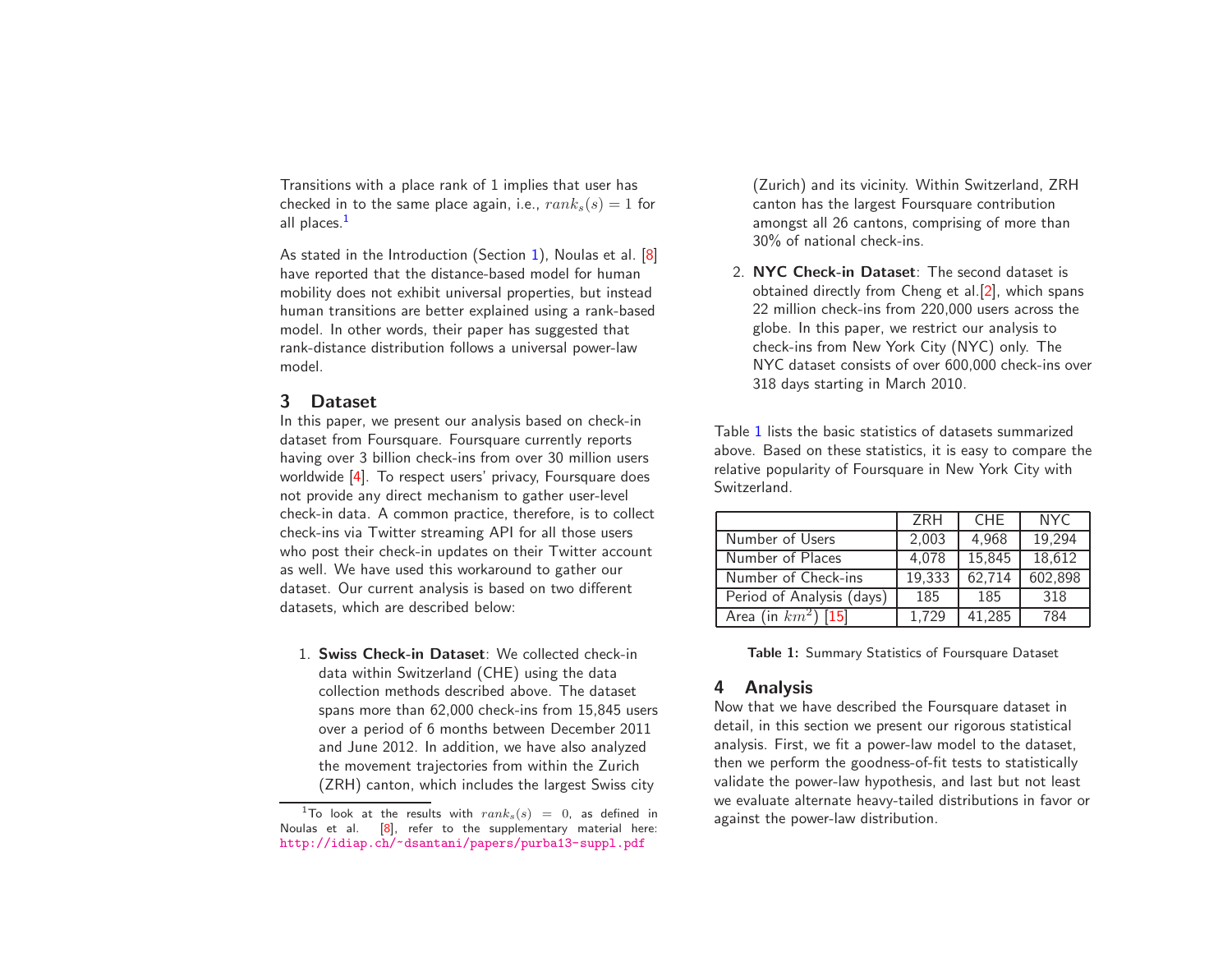### 4.1 Fitting Power Law to Foursquare Data

In this section we focus our attention towards fitting the power-law distribution, in particular computing the scaling exponent  $\alpha$  for our dataset.

4.1.1 Estimating the Scaling Exponent

We begin our analysis assuming <sup>a</sup> power-law like distribution for transition ranks. We compute ranks for every place transition and approximate <sup>a</sup> power-law fit using the methods described in [\[3\]](#page-8-9). More precisely, we approximate our discrete place-rank dataset to be a continuous distribution, and apply the method of maximum likelihood to estimate the scaling parameter, as <sup>g</sup>iven by the following equation (For mathematical derivations and proofs, the reader is referred to [\[3\]](#page-8-9)):

$$
\alpha \simeq 1 + n \left[ \sum_{i=1}^{n} \ln \frac{x_i}{x_{min} - \frac{1}{2}} \right]
$$

<span id="page-4-2"></span>In the above equation,  $x_{min}$  indicates the place rank  $x_{\cdot}$ where the power-law scaling begins. A priori we do not know the place rank where the scaling begins, and moreover we are interested in estimating the fit for the complete dataset. So, we have set  $x_{min}$  to be 1 for now. With this choice, we have obtained <sup>a</sup> scaling exponent  $\alpha = 1.18$ , 1.18 and 1.16 respectively for Switzerland, Zurich and NYC respectively, shown in Table [2.](#page-4-0) These values are similar to exponent values of 0.88 and 0.93 obtained in [\[8\]](#page-8-1) and [\[6\]](#page-8-0), which points towards the similarity of our dataset with ones used in these earlier studies. To the best of our knowledge, [\[8\]](#page-8-1) and [\[6\]](#page-8-0) have computed the scaling parameter on the whole dataset i.e., by setting  $x_{min}$  to 1.

|     | $x_{total}$ | $x_{0.25}$ | $x_{0.50}$ | $\alpha$ | п    |
|-----|-------------|------------|------------|----------|------|
| ZRH | 17,330      |            | 216        | 1.18     | 0.00 |
| CHE | 57.746      | 12         | 158        | 1.18     | 0.00 |
| NYC | 583,604     |            |            |          | 0.00 |

<span id="page-4-0"></span>**Table 2:** Summary statistics for different regions.  $x$  stands for a place rank.  $x_{0.25}$  and  $x_{0.50}$  represent the first and second quantile of place ranks respectively.  $\alpha$  indicates the power-law exponent fitted to the entire dataset, with the given  $p\text{-value}.$ Statistically significant  $p$ -values are shown in  $\bm{\mathrm{bold}}$  (i.e., no statistical significance is found for the power-law fit)

Note that in our analysis we have adopted the definition of a place rank as described in Section [2.](#page-2-0) Transitions with <sup>a</sup> place rank of 1 implies that user has checked in to the same place again. From Table [2](#page-4-0), we observe that in NYC more than 25% of place ranks  $\left(x_{0.25}\right)$  are 1. That is, one quarter of place transitions in NYC are happening to the same venue, albeit at different times. While in CHE, consecutive visits to the same venue happen in over 10.5% of total transitions. We can think of one possible explanation for this phenomenon: Foursquare provides monetary and social incentives (badges, crowns, mayorship, etc.) to users who have performed the maximum number of check-ins to a given place. Due to the inherent game mechanics, users are incentivized to check in to the same venue time and again. This trend might simply be more popular in NYC than in Switzerland.

## <span id="page-4-1"></span>4.1.2 Visual Inspection

A typical characteristic of power-law behavior is that if the underlying variable is distributed as per the power-law, then the probability distribution function (PDF) and the complementary cumulative distribution function (CCDF) will be a straight line on log-log axes. It is important to realize that having a straight line on a log-log PDF plot is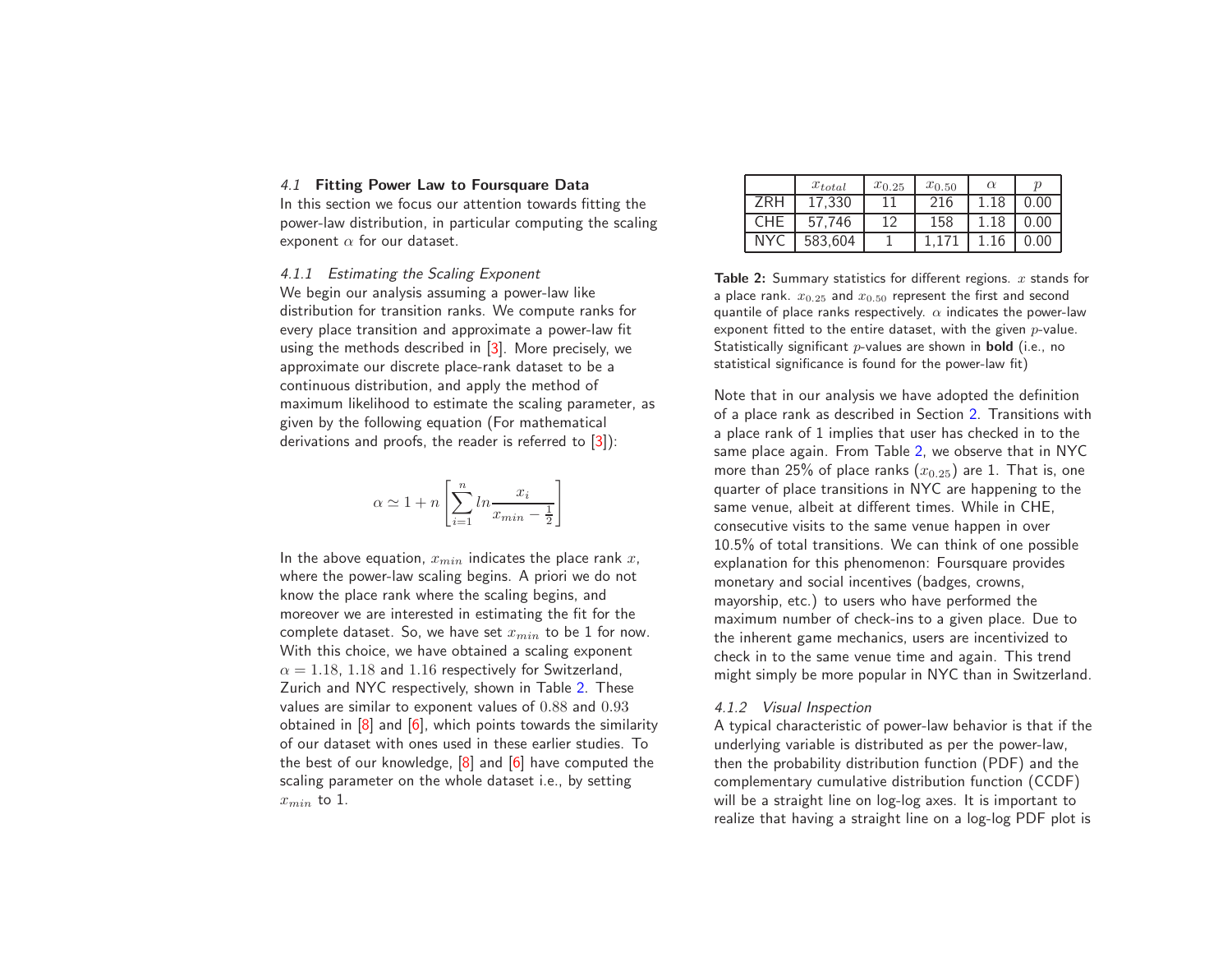

Figure 1: PDF of rank-distance on log-log scale for Switzerland. (Best viewed in color)



Figure 2: PDF of rank-distance on log-log scale for NYC. (Best viewed in color)

<sup>a</sup> necessary but not sufficient condition for power-law like behavior [\[14\]](#page-8-12).

<span id="page-5-3"></span>In order to visually reveal the power-law nature of the rank-distance distribution, Figure [1](#page-5-0) and [2](#page-5-1) show the PDF of place ranks on logarithmic scale for Switzerland and New York City. Due to space constraints, we have omitted the PDF plot for Zurich, though the plot looks similar to the one obtained for Switzerland. Figure [1](#page-5-0) and [2](#page-5-1) also demonstrate fits for competing heavy-tailed distributions (discussed in Section [4.3\)](#page-6-0). The blue curve indicates power-law fit to the data, with the green curve indicating a log-normal fit, while the red curve highlighting a power-law fit with exponential cutoff. We also show a purple curve which depicts the "universal" scaling exponent (with  $\alpha$  as 0.88 and intercept value of 0.24) as estimated by  $[8]^2$  $[8]^2$  $[8]^2$ . Based on visual inspection alone, it appears that power-law is not the most suitable fit; rather power-law with exponential cutoff provides the best possible fit, though log-normal also looks like <sup>a</sup> better fit when compared against <sup>a</sup> pure power-law. (We will discuss this issue in detail in Section [4.3\)](#page-6-0)

It is evident from Figures [1](#page-5-0) and [2](#page-5-1) that the PDF plot is noisy in its right fat tail, due to <sup>a</sup> sudden drop in the number of high-ranked transitions. More than 73% of all transitions in Switzerland happen to destinations with a rank of less than 1000, while it is over 48% for NYC. Due to the inherent noise in the tail, it is often useful to consider the CCDF of <sup>a</sup> power-law distributed variable. We show the CCDF plots in Figures [3](#page-6-1) and [4](#page-6-2) along with the respective distribution fits (as in Figures [1](#page-5-0) and [2\)](#page-5-1). Again from these figures, it is evident that the cutoff power-law model provides <sup>a</sup> better fit for our data.

### 4.1.3 Estimating the Lower Bound Parameter

While estimating the scaling exponent in Section [4.1.1](#page-4-1), we have assumed  $x_{min}$  to be known, and set its value to 1 in order to estimate the fit for the whole dataset. In this section, we relax this assumption and compute an optimal  $x_{min}$  where the power-law scaling begins, assuming a power-law like distribution for data above  $x_{min}$ .

As in Section [4.1.1,](#page-4-1) we have followed the statistical methods described in [\[3\]](#page-8-9) to compute the lower bound for the scaling region. In brief, we choose x as  $x_{min}$ , which minimizes the distance between probability distributions of observed empirical data and the best-fit power-law model. The Kolmogorov-Smirnov (KS) statistic [\[7\]](#page-8-13) is used to measure the distance between the respective distributions. In practice, we iterate through all possible values of  $x$  and compute KS statistic (denoted by  $D$ ) between our data and the model that best fits the data above  $x_{min}$ . Once we have  $D$  values for every  $x$ , the  $x$  which minimizes  $D$  is our lower cut-off parameter  $x_{min}$ , and the exponent  $\alpha$ corresponding to  $x_{min}$  is the power-law scaling exponent  $\alpha$  in the region  $x > x_{min}$ .

<span id="page-5-2"></span><span id="page-5-1"></span><span id="page-5-0"></span>Table [3](#page-6-3) lists the respective  $x_{min}$  and  $\alpha$  for all regions under investigation. We make several observations. First, it is evident that these regions have different power-law exponents, even when we account for different scaling regions. Second, we observe that for all regions,  $x_{min}$  is significantly large relative to the maximum possible rank  $(x_{max})$ . For NYC with  $x_{min} = 8266$ , we are only fitting the model to about 19% of the dataset; while for CHE, the fit is to only 15% with the computed lower bound. Given that the dataset is quite noisy in its right tail (Figures [1](#page-5-0) and [2\)](#page-5-1), it is hard to expect <sup>a</sup> pure power-law <sup>a</sup> possible explanation to model place transitions on, even if

 $2$ Noulas et al. [\[8\]](#page-8-1) has used "least squares based optimization" to estimate the scaling exponent.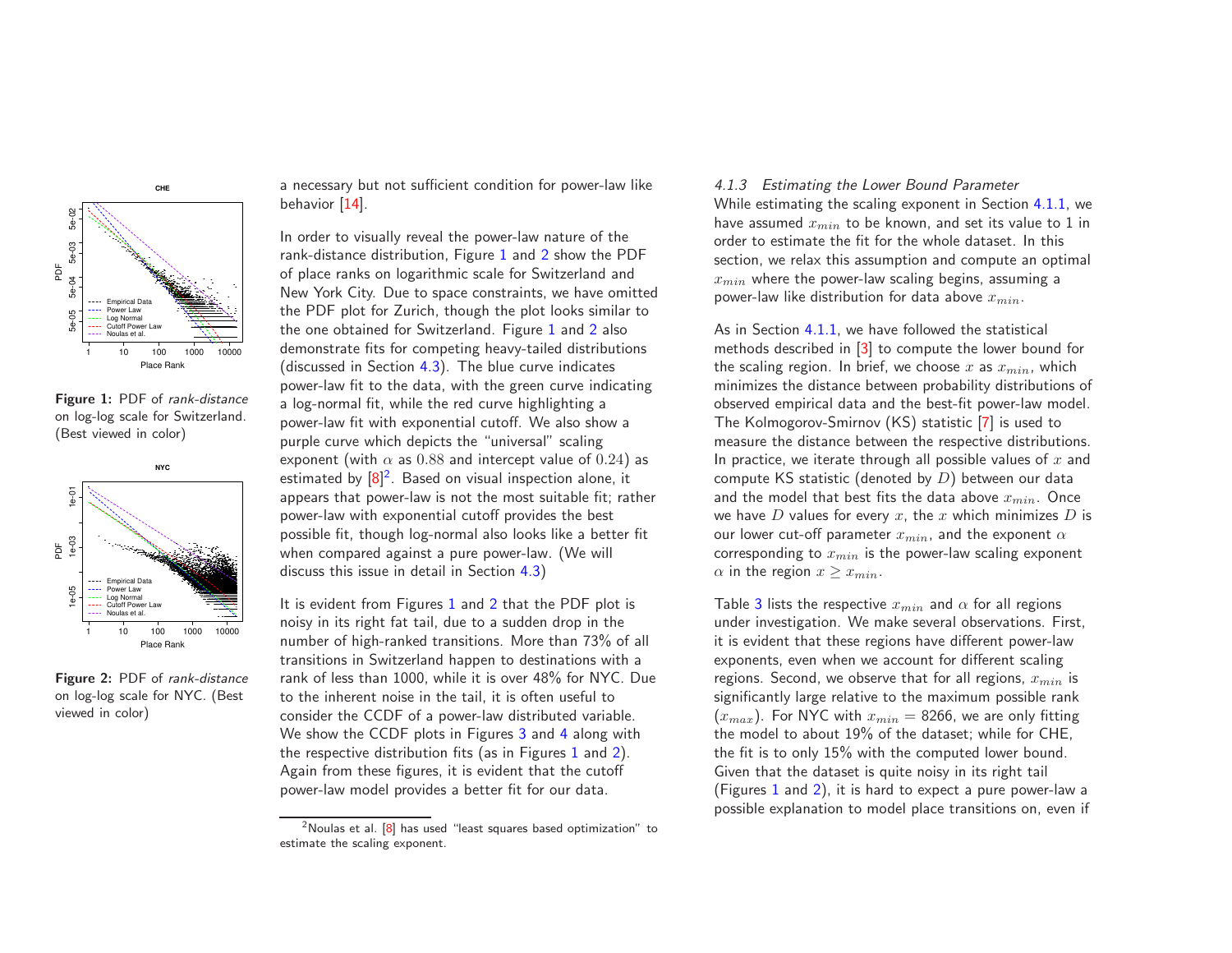

Figure 3: CCDF of rank-distance on log-log scale for Switzerland. (Best viewed in color)



Figure 4: CCDF of rank-distance on log-log scale for NYC. (Best viewed in color)

it is able to explain, it is definitely not applicable to all place transitions.

|            | $x_{total}$ | $x_{max}$ | $x_{min}$ | $\alpha$ |      |
|------------|-------------|-----------|-----------|----------|------|
| ZRH        | 17.330      | 4078      | 1.527     | 2.97     | 0.00 |
| <b>CHE</b> | 57.746      | 15.802    | 2,488     | 2.34     | 0.00 |
| <b>NYC</b> | 583.604     | 18.609    | 8.266     | 3.50     | 0.00 |

Table 3: Summary statistics for different regions, along with power-law parameters with *p*-values.  $x_{min}$  informs the x value where power-law scaling begins with  $\alpha$  as the scaling exponent and  $x_{max}$  refers to the maximum place rank observed in the data. Statistically significant  $p$ -values are shown in **bold**.(i.e., no statistical significance is found for the power-law fit)

## 4.2 Goodness-of-Fit Tests

Before claiming whether power-law is a plausible fit for a given dataset, it is crucial to perform goodness-of-fit tests, in addition to statistically comparing the power-law with alternative heavy-tailed distributions [\[14\]](#page-8-12). In this section, we take a critical look at the power-law assumption for rank-distance distribution in the context of human mobility.

Instead of pursuing <sup>a</sup> purely qualitative analysis of the dataset (e.g., based on visual inspection), we quantitatively test the power-law hypothesis. We estimate the goodness-of-fit of power-law distribution using the KS statistic, to measure the similarity (or differences) between our dataset and hypothesized power-law model. Rather than describing the method here, we refer the readers to [\[3\]](#page-8-9) (section 4, page 675) for a detailed statistical explanation. We wish to highlight the interpretation of  $p$ -value which is obtained as a result of the goodness-of fit test: p-value has an inverse interpretation, compared with significance testing – the higher the *p*-value, the higher

the chance of observed data to follow <sup>a</sup> power-law like distribution, and vice-versa.

<span id="page-6-0"></span>Tables [2](#page-4-0) and [3](#page-6-3) list  $p$ -values for a plausible power-law model for the three regions under study. In all the experiments in Section [4.1.1](#page-4-1) and [4.1.3](#page-5-3) (i.e., with or without an estimated lower bound), we have obtained a  $p$ -value of  $0$ , implying that the likelihood of the power-law model to fit the observed place ranks is negligible. The question thus arises is: if the place-rank distribution does not follow a power-law model, which other heavy-tailed distributions can better describe them? We investigate this issue in the next section.

# 4.3 Alternative Models

Now that we have obtained statistical evidence to suggest that place transitions do not follow <sup>a</sup> power-law model as a function of rank, we turn our attention towards finding competing distributions, if they exist, which can possibly explain <sup>a</sup> better fit. Our goal is to find <sup>a</sup> good model, that is a model which can explain our data well, as opposed to an "ideal" model. To compare power-law nature of rank-distance distribution, we have chosen two similar heavy-tailed distributions which are listed below:

<span id="page-6-4"></span><span id="page-6-3"></span>1. Log Normal, parameterized by  $\mu$  and  $\sigma$  takes the form,

$$
f(x) = \frac{1}{x} \exp\left[-\frac{(ln(x) - \mu)^2}{2\sigma^2}\right]
$$

2. Power Law with Exponential Cutoff, parameterized by the scaling exponent  $\alpha_E$  and decay rate  $\lambda$ . Mathematically, it is described as:

<span id="page-6-2"></span>
$$
f(x) = x^{-\alpha_E} e^{-\lambda x}
$$

<span id="page-6-1"></span>Note that <sup>a</sup> pure power-law is the limiting case of cutoff power-laws, which arises when  $\lambda \to 0$ .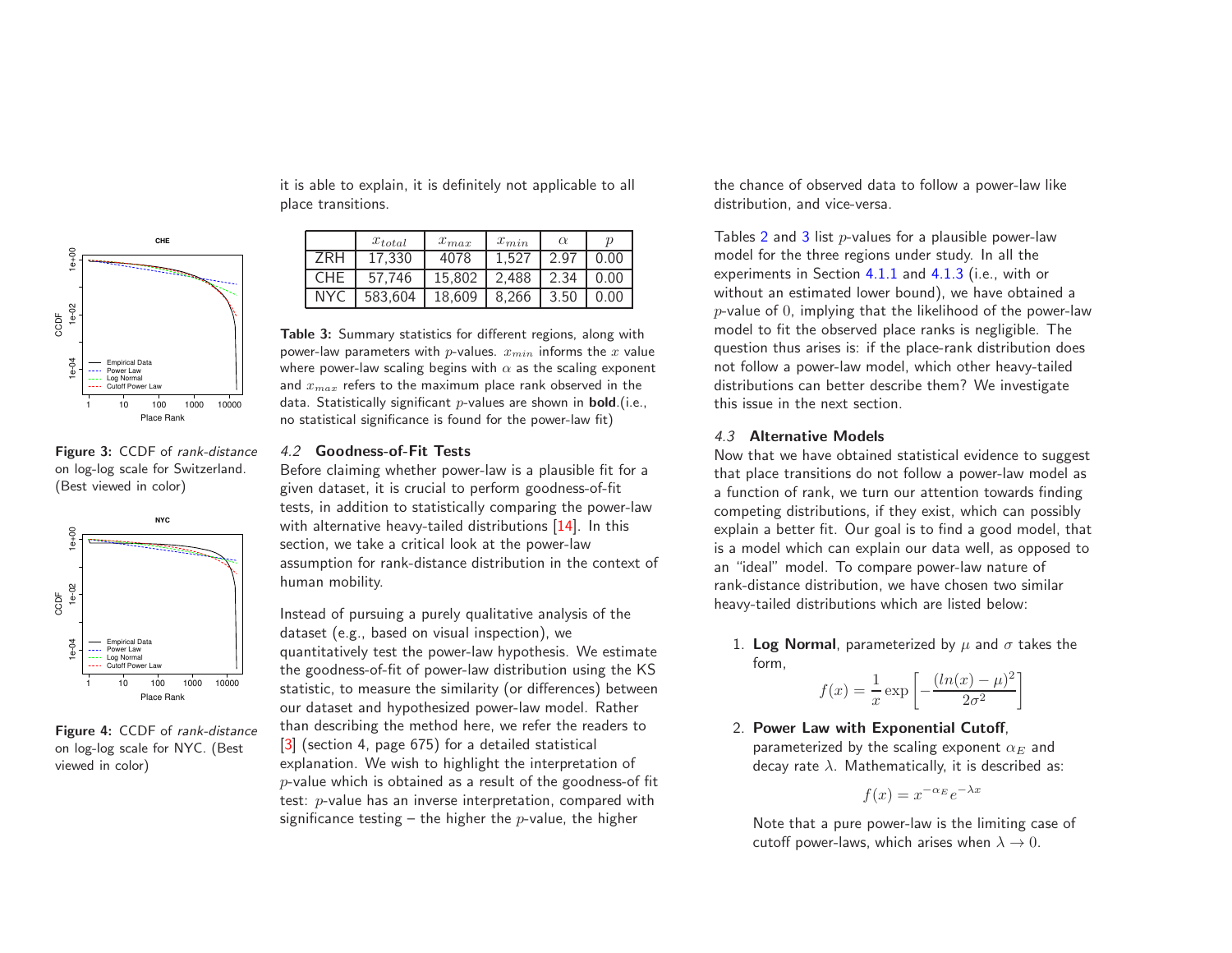|            | Log Normal   |      |      |      | Power Law with Exp. Cutoff |      |            |                  |
|------------|--------------|------|------|------|----------------------------|------|------------|------------------|
|            | LR           |      |      |      | LR                         |      | $\alpha_F$ | $\times 10^{-4}$ |
| ZRH        | $-3.330.26$  | 0.00 | 4.09 | 3.31 | $-6.294.633$               | 0.00 | 0.86       | 2.4              |
| <b>CHE</b> | $-10,471.73$ | 0.00 | 3.97 | 3.37 | $-16,570.95$               | 0.00 | 0.93       | 1 າ              |
| <b>NYC</b> | $-60.844.73$ | 0.00 | 3.39 | 5.01 | $-198,489.1$               | 0.00 | 0.91       | 0.40             |

Table 4: Distribution parameters for log normal and power law with exponential cutoff models. Log-likelihood ratios  $(LR)$  are also shown along with their respective  $p$ -values. Statistically significant  $p$ -values are shown in **bold**.

In Section [4.1,](#page-4-2) Figures [1,](#page-5-0) [2](#page-5-1), [3](#page-6-1) and [4](#page-6-2) illustrate the fit of these alternate models to our data. Furthermore, we have performed statistical tests to compare power-law with the above distributions. Table [4](#page-7-0) lists the parameters for respective distributions for ZRH, CHE and NYC. In addition, it also reports log-likelihood ratios  $(LR)$  for both distributions in comparison with <sup>a</sup> pure power-law. Note that the comparison with the power-law distribution has been performed with  $x_{min}$  set to 1, i.e., for the complete dataset.

<span id="page-7-0"></span>Note that  $LR$  with a negative sign favors the competing distribution over a pure power-law, while the  $p$ -value indicates its statistical significance. Higher the  $p$ -value, higher is the chance that observed sign of  $LR$  is a result of statistical fluctuations and thus the alternative distribution hypothesis can be rejected. (It is important to observe that the interpretation of  $p$ -value in this section differs from the interpretation described in Section [4.2](#page-6-4).) From Table [4](#page-7-0), it is clear that log-normal and cutoff power-laws are preferred over pure power-law model due to significant *p*-values ( $p < 0.05$ ). We have obtained identical results for all three geographical regions, highlighting the fact that rank-distance distributions are better explained using cutoff power-law model as opposed to <sup>a</sup> pure power-law model.

# 5 Discussion and Conclusion

Modeling and analyzing human movement patterns have been an area of research and active debate in the scientific community. Various models of human mobility have been proposed in the literature. In recent times, due to the availability of large-scale spatial datasets obtained from location-based services like Foursquare, it has become possible to empirically validate some of these models at a scale, which was not feasible earlier.

In this paper, using data obtained from these services, we have taken <sup>a</sup> critical look into the power-law hypothesis of the rank-based model to characterize human mobility. We have found that the rank-distance distribution does not follow a pure power-law on an independently collected Foursquare data of a country (Switzerland), canton (Zurich) and <sup>a</sup> major metropolitan (New York City). Instead, we have observed that the rank-distance can be better explained using a power-law with exponential cutoff model, as opposed to <sup>a</sup> pure power-law model. We have performed the statistical analysis on this dataset and found results to be consistent.

We wish to highlight that even though we have observed the cutoff power-law parameter  $\alpha_E$ , to be consistent across the three studied regions with values in the range of  $0.86 - 0.93$  (Table [4\)](#page-7-0), we do not claim a cutoff